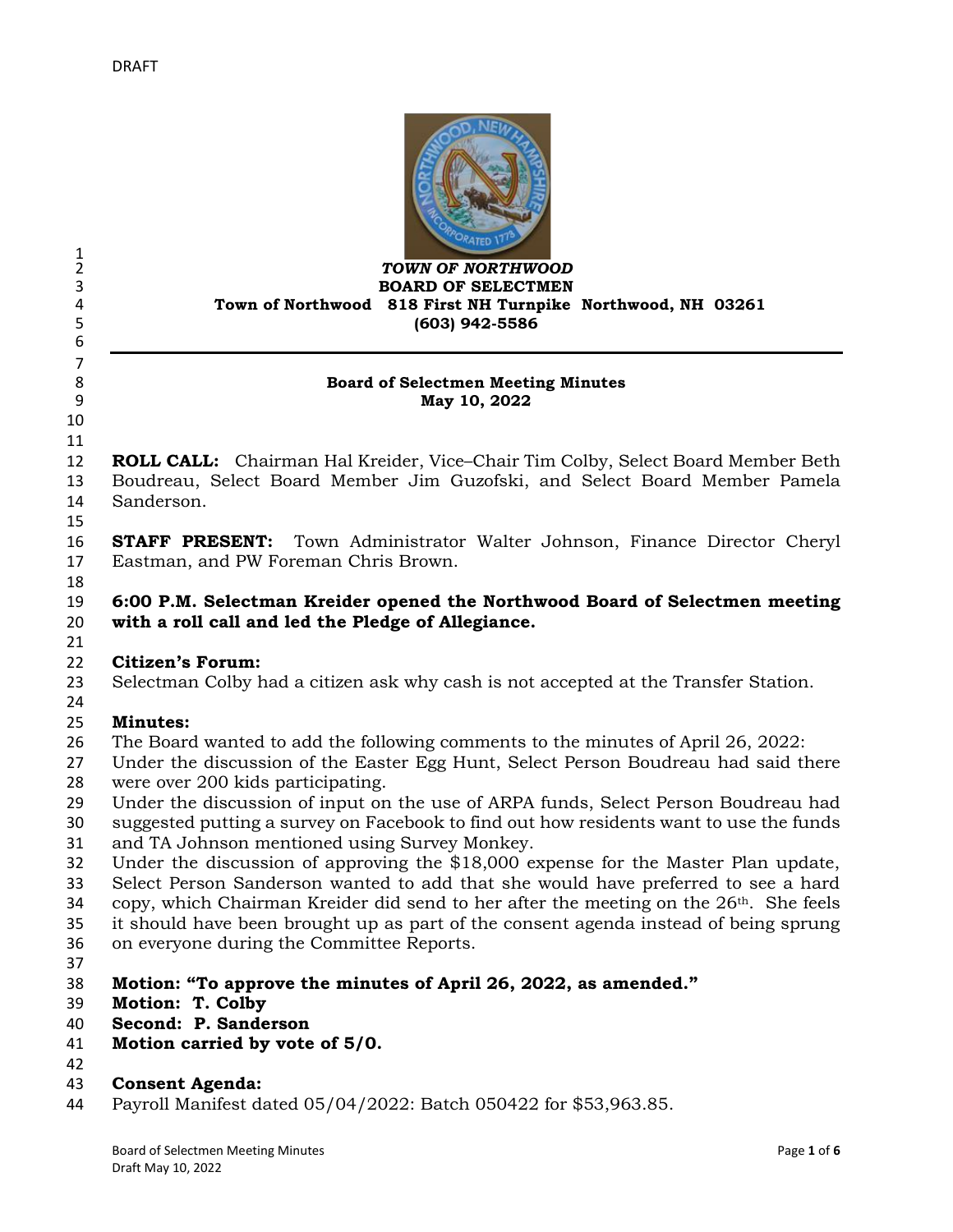- AP manifest dated 5/11/22 batch #58 for \$468,901.24. Items to note in this batch
- include the annual payment to the Capital Area Fire Compact for \$49,441, monthly
- payment to Cross Country Appraisal for \$4,500, payroll taxes to the IRS for \$12,187,
- the final payment of this fiscal year to the Northwood school for \$298,542, payment to
- NH Retirement of \$32,188, and payments to Northwood Lake Association of \$12,750
- for aquatic invasive species management and prevention.
- 

# **Property Tax Exemptions: Approve or Deny per Assessor's Recommendations**

- Veterans Disability Exemption Map 212 Lot 67-2 Roger St. Jean
- **Other**
- Tax Collector's Warrant First Half of 2022 in the amount of \$5,399,170.00. This is
- an estimate based on the 2021 property tax rate.
- Seasonal Camping Permit 43 Pine St. Ruggiero motion to approve.
- 

# **Motion: "To approve the consent agenda as presented."**

- **Motion: P. Sanderson**
- **Second: J. Guzofski**
- **Motion carried by vote of 5/0.**
- 

# **TA Report:**

 Staffing: Still have two open full-time positions – one for a firefighter and one for a police officer.

 Sale of tax deeded property: All the conditions of the agreement on the property at 177 Bow Lake Road have been met. There is a deed for the Board to sign to return the

property to the prior owner.

 Public Works Projects: An RFP for the reconstruction and paving work has been sent out. The bids are due back on or before May 20. The Board will award the contract at their May 24th meeting. Tree work is underway at the recreation fields, along Old Turnpike Road in preparation of the road work. The cemetery work will begin later in the year.

 Bids for the roofing on the Town Hall and the Police garage will be ready at the next meeting.

 Northwood Lake and Harvey Lake boat ramp improvements have been finalized. Quotes have been received and the Board may need to increase the amounts if they want to get the work done before boating season, or else wait until the fall. Select Person Boudreau is happy with the proposed turnaround area. TA Johnson advised if they package both the boat ramps and the Narrows fire station parking area together to one vendor, the total cost is lower through Manchester Paving. They are quoting \$30,000 for the fire station, \$7,200 for Harvey Lake ramp, and \$19,600 for Northwood Lake ramp, with a total of \$56,800. R&D Paving quoted \$51,000 without including the Harvey Lake ramp, closer to \$60,000 with it included. Select Person Boudreau wants to see the work get done soon. She is also concerned about parking on the paved area. There was discussion of installing signs stating where to park, loading and unloading only, or no extended parking, or installing curbing or large rocks. Selectman Guzofski asked about the gravel parking area at Harvey Lake. PW Foreman Brown stated that last year they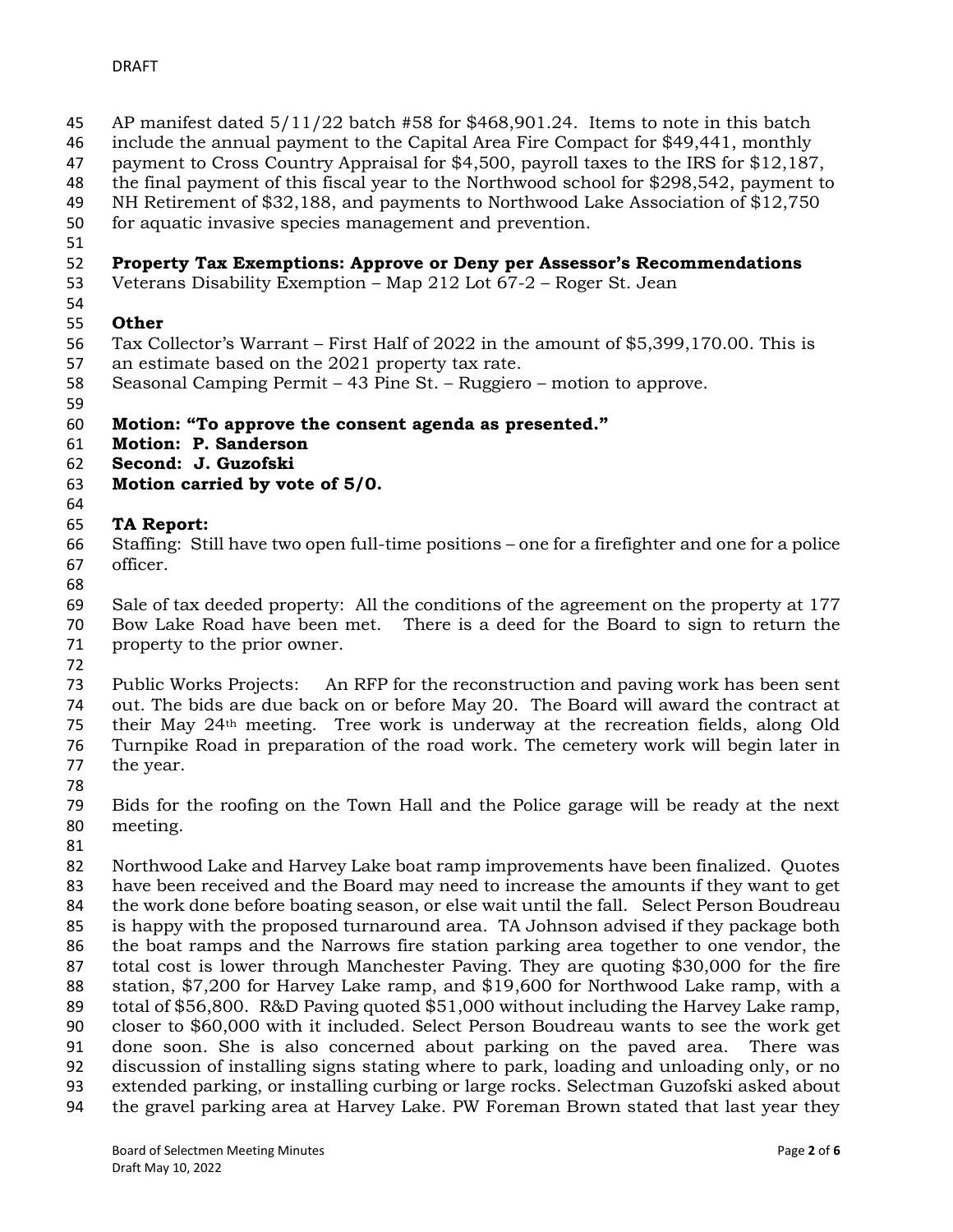- had added gravel there and will do the same this year when the paving is completed.
- He added that the Harvey Lake improvements have more to do with erosion control than
- anything else. Gravel will help to direct the water run-off and preserve the paving.
- **Motion: "To award Manchester Paving the three paving jobs combined. The Narrows Fire Station to be funded through the warrant article and the boat ramps**
- **through the ARPA funds.**
- **Motion: T. Colby**
- **Second: B. Boudreau**
- **Motion carried by vote of 5/0.**
- 

 Capital Improvement Plan Committee Appointment: There needs to be a Board representative on the committee. Selectman Kreider said he would be happy to do it, but if anyone else wanted to that would be fine too. No one else volunteered.

 **Motion: "Nominate Hal Kreider as the Board of Selectmen representative to the CIP Committee."**

- **Motion: J. Guzofski**
- **Second: T. Colby**
- **Motion carried by vote of 5/0.**
- 

 Town owned property subdivision: The Tasker Shore subdivision has been approved by the Planning Board. The transfer of the property will take place soon, once all the conditions are met.

 Meadow Dam: TA Johnson shared an email from DES regarding the work schedule, engineering, and consulting work that needs to be done. The process is moving forward but the dam will not be repaired this year. It could be done in 2023 at the earliest. The Board stated they will keep after DES to keep the project moving forward.

 Gulf Road Project: TA Johnson, PW Foremen Brown, and Ann Schultz met at Gulf Road. The Lake Shore Association will receive funding in 2023 from a grant from the state. The town will be doing some work prior to the road work to end the erosion issues. PW Foreman Brown stated there are a few areas with substantial loss from erosion and where the roadside banking is 18" to 2' into the road, covering the asphalt. He will be doing work to channel the water away and stabilize it until the permanent fix can be done and he will cut back the bank. The estimated cost to the town is \$63,000, which the Board had talked about using the ARPA funds for.

 DRA MS-535 report: The final audited report for 2021 has been completed by the auditors and is awaiting the signature of the Board.

 Offsite stored documents: All documents have been retrieved. Staff is going through them to purge as needed and prepare for scanning the remaining documents when we have access to scanning equipment in July. There may not be a need for future off-site storage at all.

 The Recreation Director is applying for a grant through the Moose Plate grant program for improvements to stabilize the Center School building. The letter of intent has been filed and the Board will need to complete and submit the application. Selectman Guzofski is concerned that the last time the voters were asked to fund repairs to that

building, it failed. Chairman Kreider is reluctant to put money into the building if they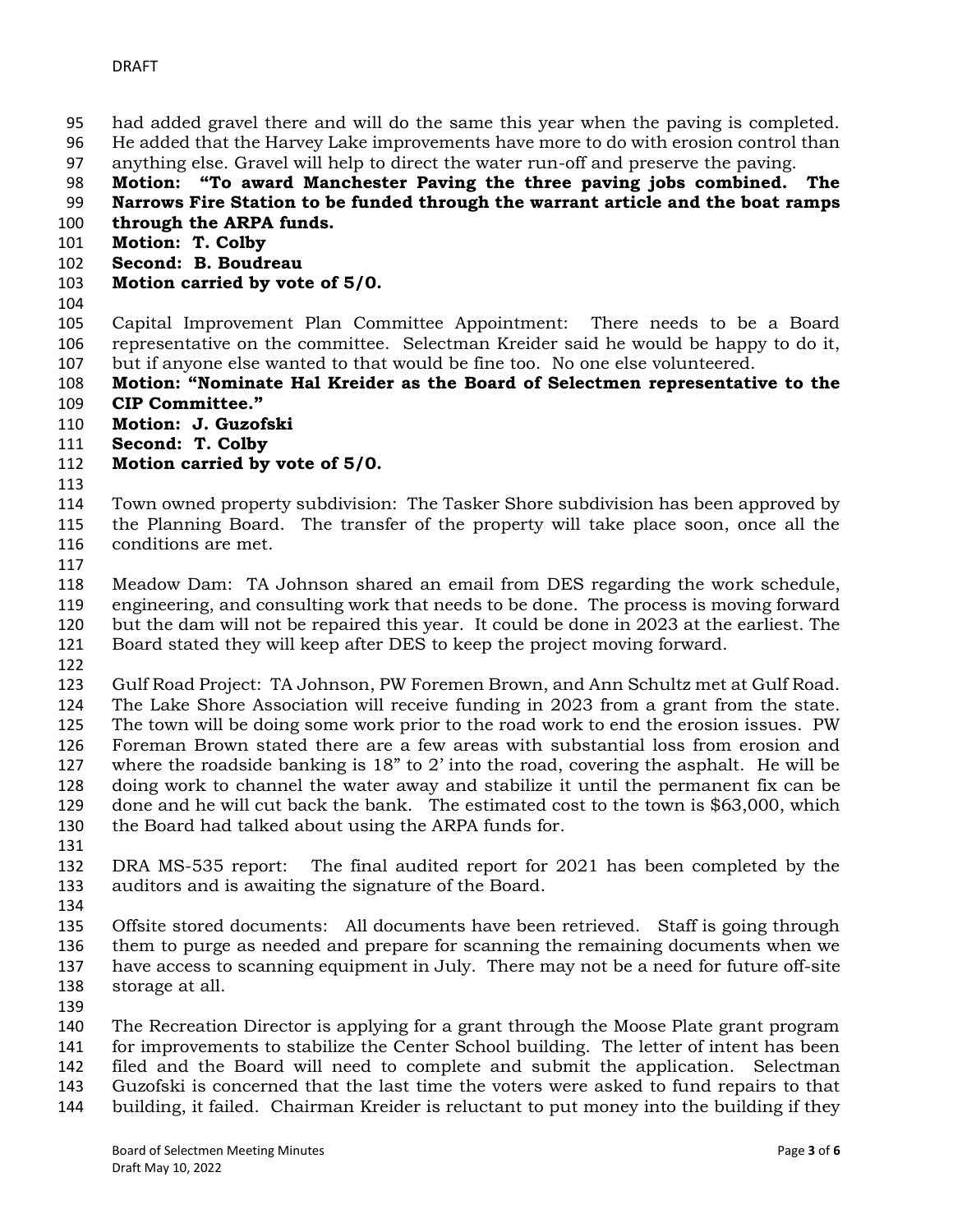don't know the total cost or have a plan for the building. Select Person Boudreau agreed that we need to have a plan. If we get the grant, it will fix the foundation, but there will still need to be money spent to finish the project. She feels if we know what the total costs will be, we can look at options for getting the revenue besides through taxation, such as fund-raisers or donations. Selectman Colby said the Board already authorized spending \$1,900 for a hazardous substance evaluation, but that has not been done yet. TA Johnson said they can apply for the grant and work on the details. We can always refuse to accept the grant later. The consensus of the Board is to apply for the grant and have Recreation Scott Blewitt get a list together of what needs to be done and estimates for the work to come up with a plan. The Board agreed to authorize TA Johnson to sign the grant application.

 Nominate member to the ZBA: TA Johnson has received one application from Wade Sauls to serve on the ZBA. There is also a person interested in the member position and 2 interested in the alternate positions. Select Person Sanderson asked to hold this item for a non-public session, when Selectman Colby shares some information with the Board.

At 6:51, the Board took a 3- minute recess.

# **Elected Officials Conduct and Ethics Policy**

 The Board is taking a second look at the policy that is currently in place and had been approved by the voters in 2007. TA Johnson feels this policy is more comprehensive than the one suggested recently by a citizen. The Board is OK with staying with the policy that is already in place.

# **Second Review of Town Personnel Policy Handbook**

 The Board is taking a second look at the proposed Personnel Policy Handbook. TA Johnson asked them to focus on any changes, deletions, or additions in the policies that are in the handbook now. An outside consultant, town counsel, Finance Director Eastman, and TA Johnson have all reviewed the document. From a legal and HR standpoint, everyone is happy with it. Selectman Guzofski confirmed that all the side notes have been addressed. There were no changes proposed. TA Johnson will do a final draft for approval by the Board.

### **American Recovery Plan Act (ARPA) Funds Public Suggestions Session**

 At the next Board meeting there will be a public suggestions session for input into what the ARPA funds should be used for. Select Person Boudreau stated that the total amount of funds to be received, along with a list of what the Board has already committed to spend, should be available on the website prior to the meeting and included in handouts at the meeting. This should also include what the funds are allowed to be used for. The Board wants to keep everything transparent and clear. Depending on how many ideas are presented, the Board may decide to conduct a survey after the public suggestion session.

### **Town Employee Hiring Procedures**

 TA Johnson wanted to acknowledge that this is now a separate procedure and no longer part of the handbook. Selectman Guzofski had some concerns regarding when the Board would fill a position without posting it first and the wording regarding an applicant found to have falsified information being terminated. TA Johnson said the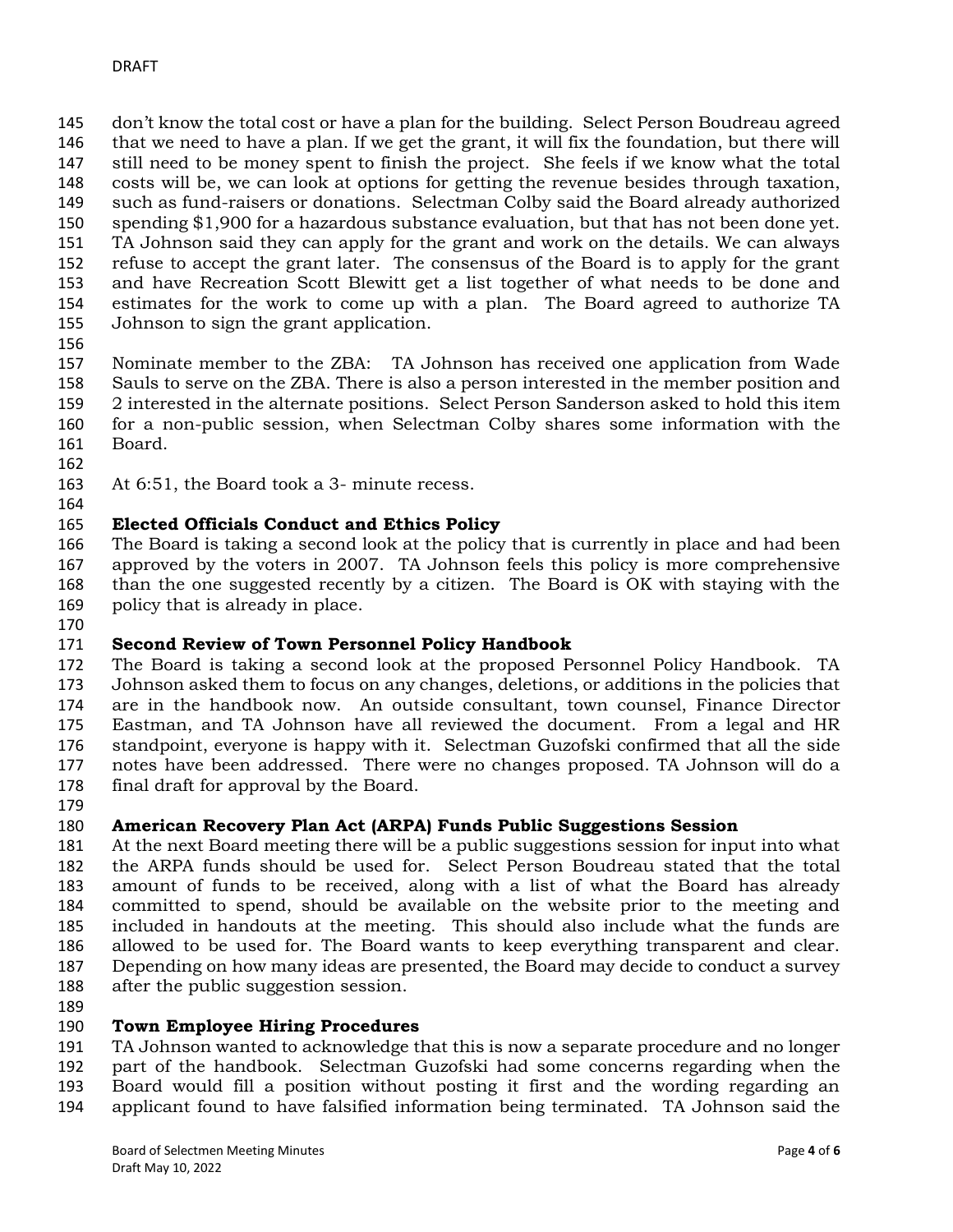way it is worded right now, the Board of Selectmen can decide to not post a position, such as if it was an in-house promotion as part of a succession plan. The wording regarding falsifying information is a legal protection because the town doesn't do an external investigation for every hire, so this protects the town if something comes up after someone is hired. Chairman Kreider asked Selectman Guzofski to forward his issues and questions to TA Johnson.

### **Board Task Manager**

 Selectman Guzofski asked about the progress of organizing a conference of committees. TA Johnson said there has not been a lot of progress on this yet, but he is still working on it. Select Person Boudreau asked if the sign information would be available at the next meeting. It will be. She also asked to have the change in building permit fees removed from the list.

### **Board Committee Reports**

- Chairman Kreider stated he is still trying to schedule the joint BOS and School Board meeting. It will probably be the 3rd week in June.
- Selectman Guzofski stated the Conservation Commission is setting up a forest management plan. The Town Forester will develop a plan and will be paid from the proceeds of the sale of the cut timber after it is done. There are also some parcels being
- put into conservation easements.
- Selectman Colby asked anyone who is interested in serving on the Route 4 Safety Committee to email him.
- 
- At 7:24, the Board went into a non-public session.
- 
- **Motion: "To go into a non-public session under RSA 91:A,3 II (a) and (c)."**
- **Motion: T. Colby**
- **Second: P. Sanderson**
- **Motion carried by roll call vote: P. Sanderson- yes, B. Boudreau-yes, J. Guzofski-**
- **yes, T. Colby-yes, H. Kreider- yes.**
- 
- **Resumed Public Session at 7:54PM**
- 

**Motion: "To seal the non-public minutes because it is determined that divulgence** 

- **of this information would adversely affect the reputation of a person other than a member of the public body itself."**
- 
- **Motion: T. Colby**
- **Second: B. Boudreau**
- **Motion carried 5/0 by roll call vote.**
- 
- **Motion: "To adjourn"**
- **Motion: J. Guzofski**
- **Second: T. Colby**
- **Motion carried 5/0 at 7:55M.**
- 
- 
- Minutes respectfully submitted by
- Cheryl Eastman